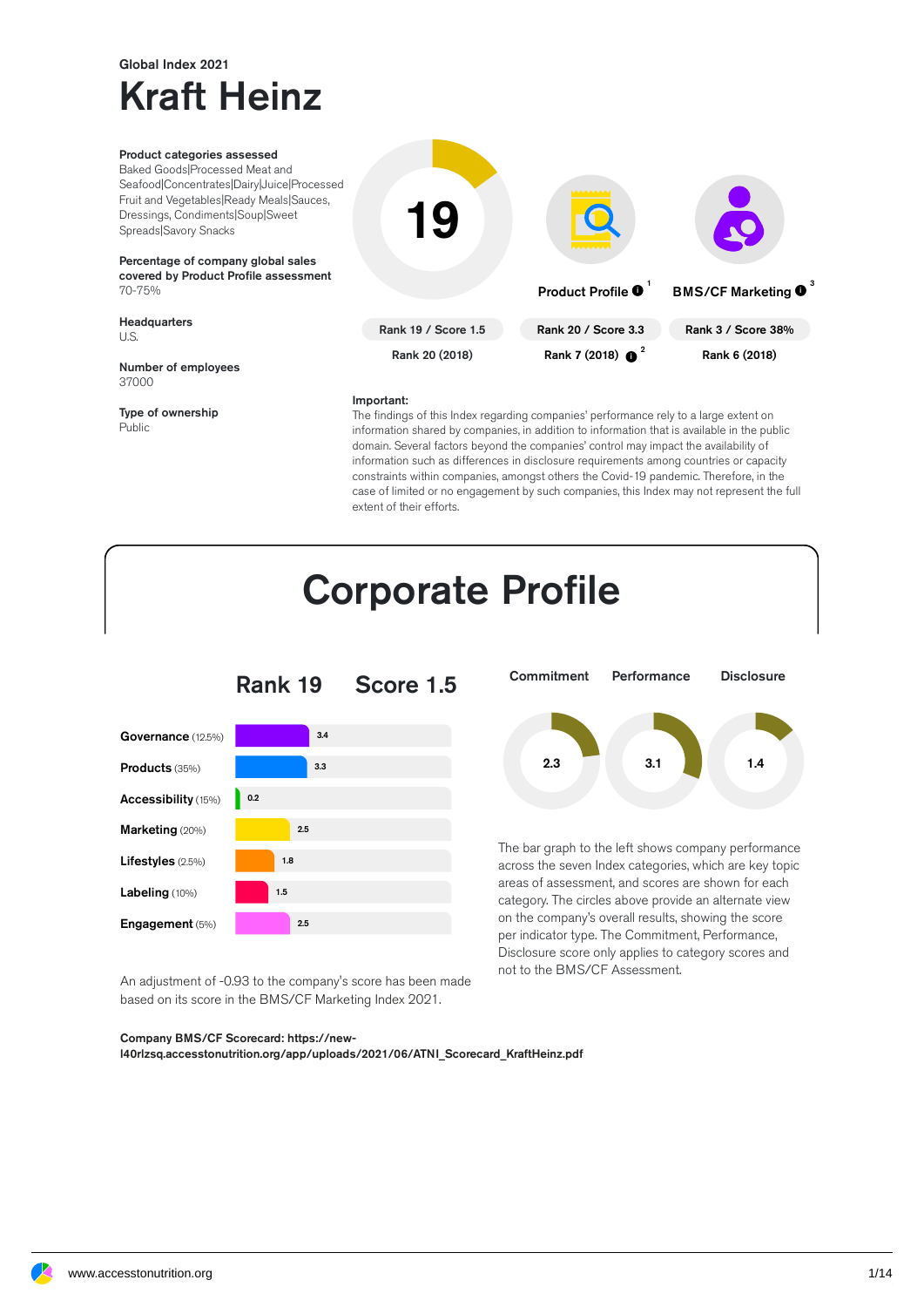#### Main areas of strength

● GOVERNANCE: Since 2018, Kraft Heinz has made progress regarding its nutrition governance. Aside from including a focus on health and nutrition in its strategic commitments, the company has disclosed commitments to deliver more healthy foods and shares that nutrition considerations are factored into its acquisitions, disposals, JVs, or partnerships. The CEO has formal accountability for implementing the company's nutrition strategy, with remuneration linked to performance on these objectives, while ESG oversight is assigned to the Board of Directors. The company has also improved its nutrition reporting compared to 2018.

● PRODUCTS: Since 2018, and has adopted 'Global Nutritional Guidelines' which list thresholds for nutrients to limit, by product category – considered by ATNI a precursor to a full Nutrient Profiling Model (NPM). Kraft Heinz reports that it exceeded its target of reaching 70 percent compliance with its 'Global Nutritional Guidelines' four years early, and has committed to achieving 85 percent portfolio compliance by 2025. The company also publicly discloses the number of products that meet with its guidelines, at 76 percent in 2019 according to the company's '2020 Environmental Social Governance (ESG) Report'.

● PRODUCTS: Regarding the reformulation of products, Kraft Heinz has set specific and measurable targets to reduce the levels of salt/sodium, saturated fats, and calories in all its relevant products and categories, globally – a positive development compared to 2018. The company also has a public statement that its approach to reformulation is aligned with (inter)national dietary guidelines, including the World Health Organization (WHO), the European Food Safety Authority and the National Academies of Sciences, Engineering and Medicine.

● MARKETING: Kraft Heinz is a member of Children's Food and Beverage Advertising Initiative (CFBAI) and has developed its own public pledge on responsible marketing to children which complies with the initiative's "core commitments'' for its home market, the US. This includes not marketing or advertising to children under 12 years when they represent 30 percent or more of an audience (an improvement from 2018). The company is still one of the few that commits to not market in primary or secondary schools.

● LIFESTYLES: The company has improved with regards to offering health and wellness support to its employees. Kraft Heinz launched its new 'LiveWell' health and wellness platform in the US, and is expanding this globally through a portfolio of available benefits, such as biometric screenings, physical and step challenges, yoga classes, and nutritious/healthy eating options. This program is available to some employees and family members, and the company has expanded this to including a focus on physical activity. Regarding performance in this area, Kraft Heinz has included all social ecological model elements (SEM), that state health is affected by lifestyle and behavior choices which are directly and indirectly influenced through different levels of the environment.

#### Priority areas for improvement

● SCORES AND RANKS: Kraft Heinz ranks 19th on the Global Index with a score of 1.5 out of 10; while low, this is an improvement since 2018, when it scored 0 (after the BMS/CF Index adjustment). This is the score after a -0.9 adjustment for the company's performance on the BMS/CF Index.

● GOVERNANCE: Although Kraft Heinz has committed to address undernutrition in both its commercial and non commercial approaches, the company has provided limited information on its plans, strategies, or activities to do so (Collaboration with Rise Against Hunger contributing to their meal packs by with vitamin and mineral sachets). As such, it is recommended the company incorporates the needs of priority populations at risk of malnutrition in its commercial strategy, and use its research and development (R&D) strategy to carry out research to address the needs of such groups, such as developing products aimed at addressing micronutrient deficiencies. The company has an annual management review, globally, but could consider implementing an annual audit to further improve in this area.

● PRODUCTS: The company is encouraged to adopt a full NPM (preferably government-endorsed), which includes positive nutrients (e.g., whole grains, and fruit, nuts, and legumes) and covers all relevant categories. In addition, the company is advised to publicly commit to eliminating industrially produced trans fats (also for outside the US market) from all its products, in alignment with WHO's goal. Moreover, while Kraft Heinz has invested and developed products with smaller packaging and serving sizes to improve consumer portion control in its home market, the company is encouraged to extend its efforts to multiple products and categories globally. The company is also advised to carry out research to demonstrate efficacy of such efforts on consumer portion control and behavior, and disclosure of all activities is recommended.

● ACCESSIBILITY: As in 2018, Kraft Heinz shows proof of philanthropic activities to address the accessibility of some of its micronutrient fortified products. Kraft Heinz is recommended to adopt a commercial policy and strategy to address the affordability and physical accessibility of all healthy products in all its active markets, taking into account how it could reach low-income populations, or populations in rural or urban areas that lack regular access to healthy, affordable food.

● MARKETING: Kraft Heinz has maintained its public commitment with CFBAI regarding responsible marketing to children and discloses its policy that applies to selected media channels. However, the company does not adopt the International Chamber of Commerce (ICC) Code of marketing commitments and has not improved on the transparency of its advertising pledges and practices. In addition, most commitments are limited to its major or home markets. The company is encouraged to improve transparency and make its commitments globally applicable. With regards to the auditing of compliance, Kraft Heinz is encouraged to expand the scope to all audiences and all media, globally. The company could consider improving in this area further by using an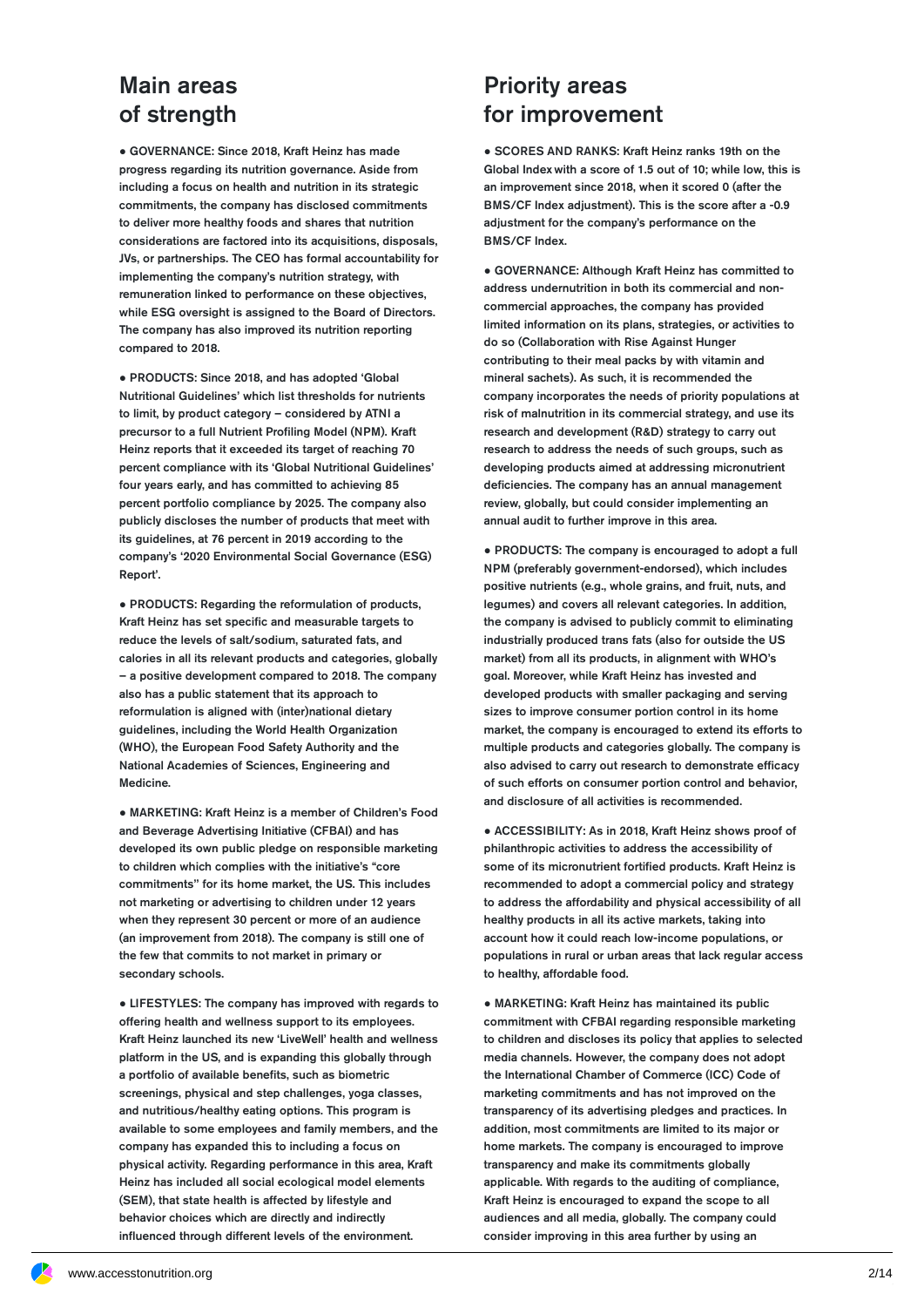● LABELING: Regarding the labeling of products, the company has committed to showing nutritional information Front-of-Pack (FOP) in numeric format. It has rolled this commitment out to Australia & New Zealand, the UK and the US, and provides nutrition information online for the UK, Australia and Europe, in addition to using SmartLabel in the US.

● ENGAGEMENT: The company is one of four assessed to have effective management systems in place to manage and control their lobbying: such as an internal whistleblowing mechanism; Board oversight of their lobbying positions, processes, and practices; and internal audits of their lobbying activities. Kraft Heinz also discloses memberships of industry associations to which it pays dues over \$50,000 and the precise amount of dues these associations use for lobbying.

independent external auditor and implementing a response mechanism to ensure corrective measures are taken regarding any non-compliance with its marketing policy. The company should expand its commitments to not market in primary or secondary schools to its global markets and include commitments to not market near schools (which is industry best practice).

● LIFESTYLES: The company does not show a public commitment to allow parents to take paid parental leave, or to provide breastfeeding mothers with appropriate working conditions and facilities supporting breastfeeding at work. Kraft Heinz is advised to strengthen its global practices and policies to support employee health and wellness at work. The company is encouraged to offer paid maternity leave for six months to employees, appropriate breastfeeding facilities (i.e., a private room or storage) on site, and flexible working schedules. The company could also consider improving its healthy eating and lifestyle programs in communities further by (co)implementing with groups that have relevant expertise and strong leadership in this process, and by having the program evaluated by independent groups with relevant expertise (i.e., third-party evaluation) globally, and disclosing this.

● LABELING: Kraft Heinz has limited commitments in place regarding labeling of products. The company mentions adhering to Codex Alimentarius guidelines in related to infant and young children product improvement. The company is advised to adopt and publish a comprehensive labeling policy covering all its products to ensure that nutrition information is provided on all packaged food and beverage products. The company is advised to further strengthen its labeling performance by specifically committing to comply with Codex Guidelines when using health and nutrition claims on products in countries where no national regulatory system exists. It is also advised to only use claims on healthy products that have been fortified meeting Codex and WHO/Food and Agriculture Organization (FAO) guidelines on food fortification with micronutrients, and are considered 'healthy' using a government-endorsed NPM.

• ENGAGEMENT: The company is encouraged to refine its responsible lobbying policy and commit to only lobby in support of measures designed to improve health and nutrition that have a solid grounding in independent, peerreviewed science. It is also advised to increase transparency about its lobbying efforts on nutrition-related topics and disclose any potential governance conflicts of interest and Board seats at industry associations. Moreover, the company is recommended to commit to playing an active and constructive part in supporting governments' efforts to combat all forms of malnutrition.

● ENGAGEMENT: While Kraft Heinz engages with the Portion Balance Coalition, which makes use of external academic advisors, little evidence was found of company specific engagement with stakeholders in developing its nutrition strategy The company is encouraged to conduct well-structured and focused engagement with a variety of independent stakeholders that have expertise in nutrition and addressing malnutrition, to gather feedback and strengthen their strategies and policies.

● BREAST-MILK SUBSTITUTES AND COMPLEMENTARY FOODS (BMS/CF): Although KraftHeinz's BMS Marketing

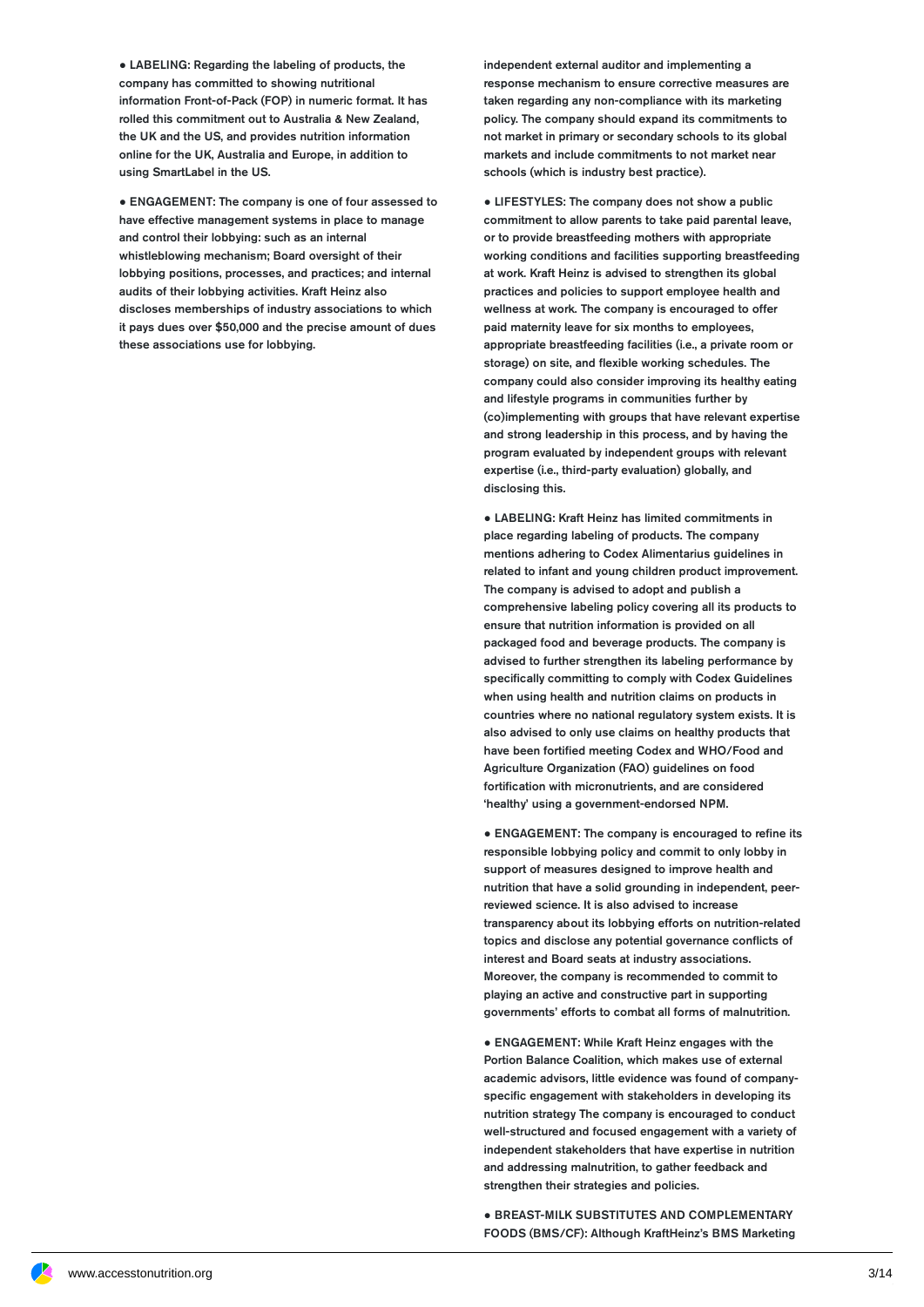Charter applies globally to both infant and follow-on formula, the policy still does not fully align to The Code and all of its recommendations and does not cover all BMS products, including CF 0-6 months and growing-up milks. As a manufacturer of CF, the company is also urged to develop policy commitments and associated management systems in relation to CF marketing intended for children 6-36 months of age in alignment with the recommendations set out in the guidance related to WHA resolution 69.9.

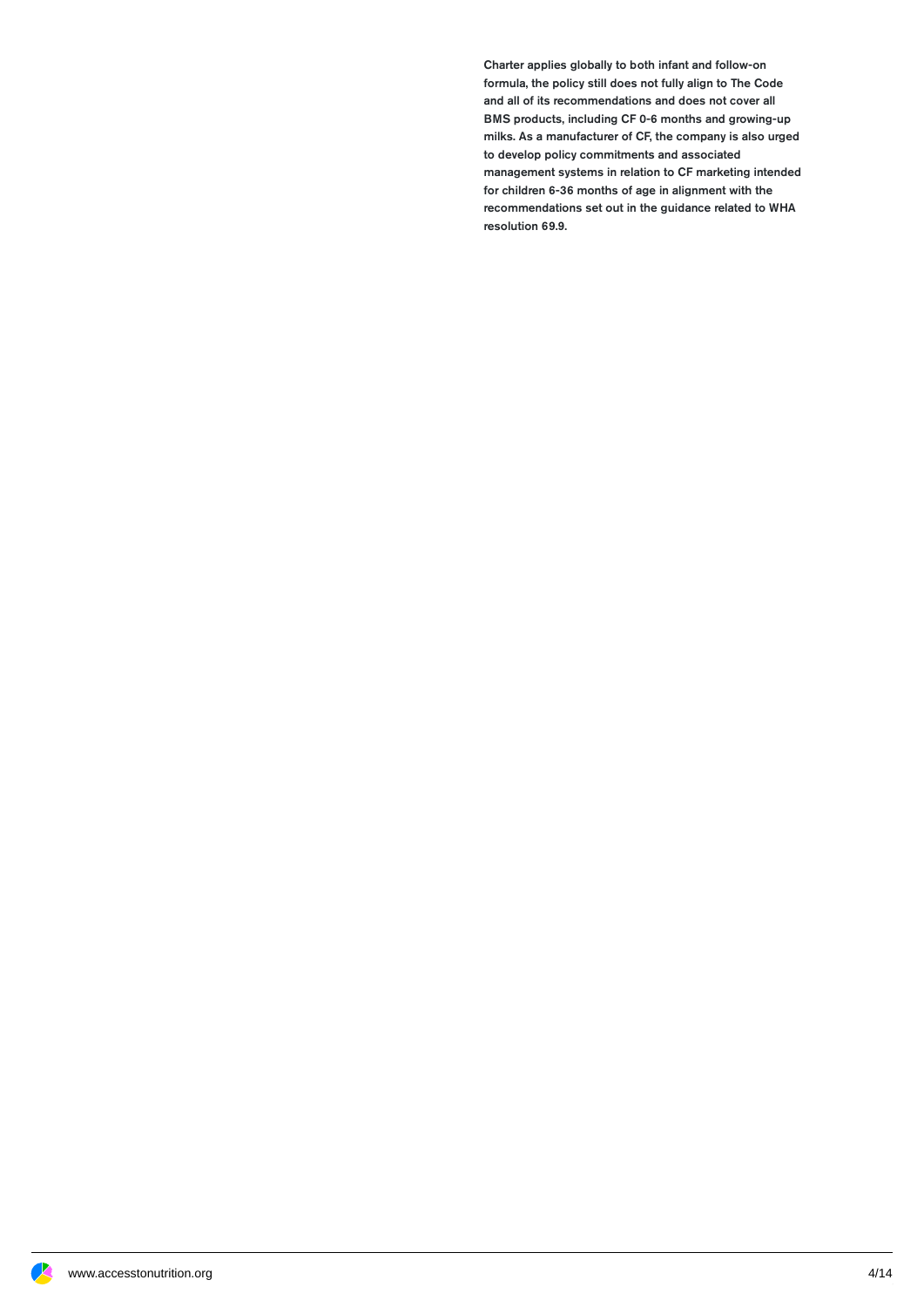# Category Analysis

#### **Governance**





The big circle on the left represents the company result for this Index category, showing the rank out of 25 and the score below it. The smaller circles above indicate company's scores on the three types of indicators.



#### Products





The big circle on the left represents the company result for this Index category, showing the rank out of 25 and the score below it. The smaller circles above indicate company's scores on the three types of indicators.



**B2** Product formulation

**B3** Defining healthy products

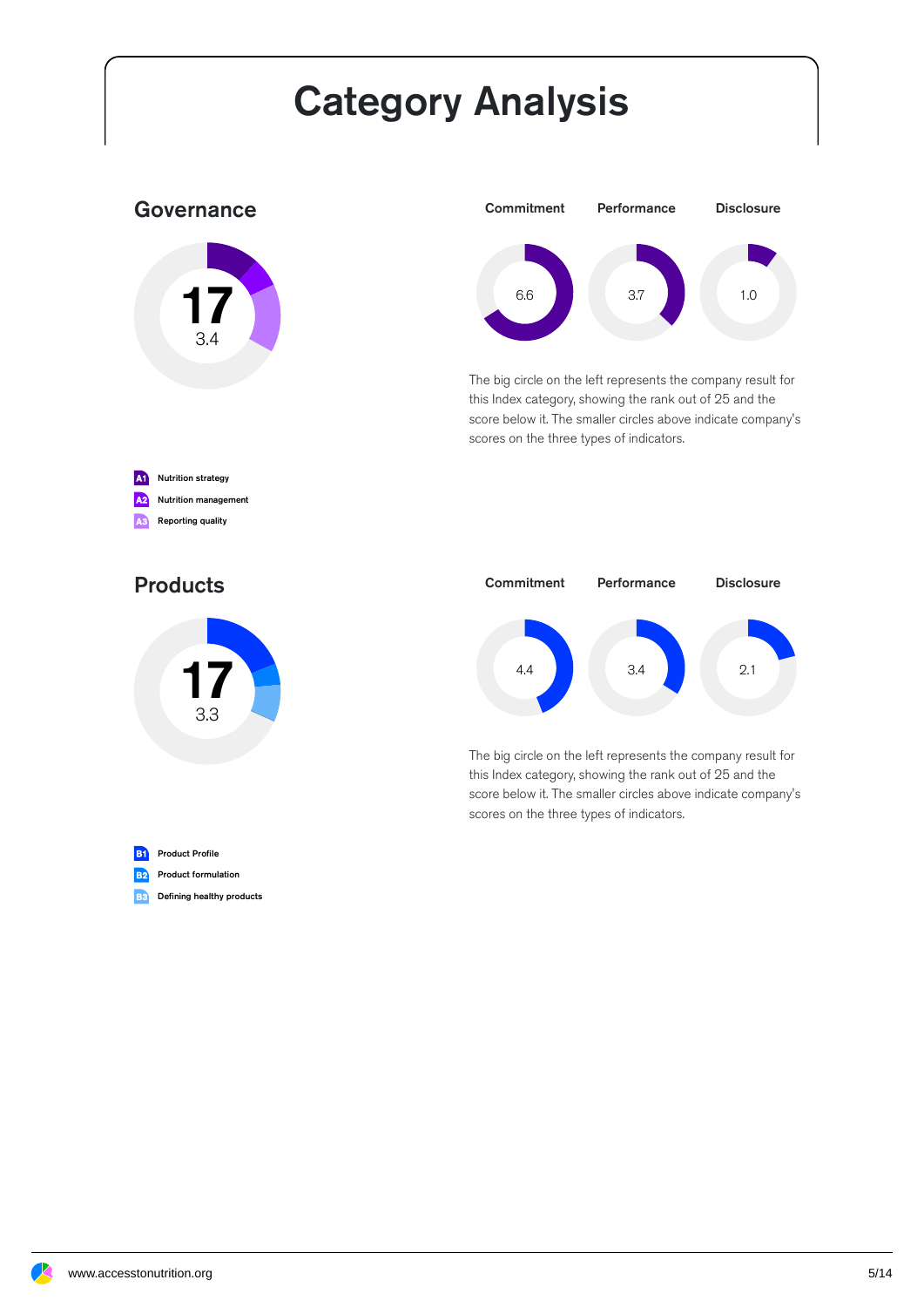#### Accessibility

14  $0.2$ 



The big circle on the left represents the company result for this Index category, showing the rank out of 25 and the score below it. The smaller circles above indicate company's scores on the three types of indicators.



The big circle on the left represents the company result for this Index category, showing the rank out of 25 and the score below it. The smaller circles above indicate company's scores on the three types of indicators.



The big circle on the left represents the company result for this Index category, showing the rank out of 25 and the score below it. The smaller circles above indicate company's scores on the three types of indicators.



#### Marketing



| D <sub>1</sub> | <b>Marketing policy</b> |
|----------------|-------------------------|
| D2)            | Marketing to children   |
| ו בח           | Auditing and compliance |

### Lifestyles



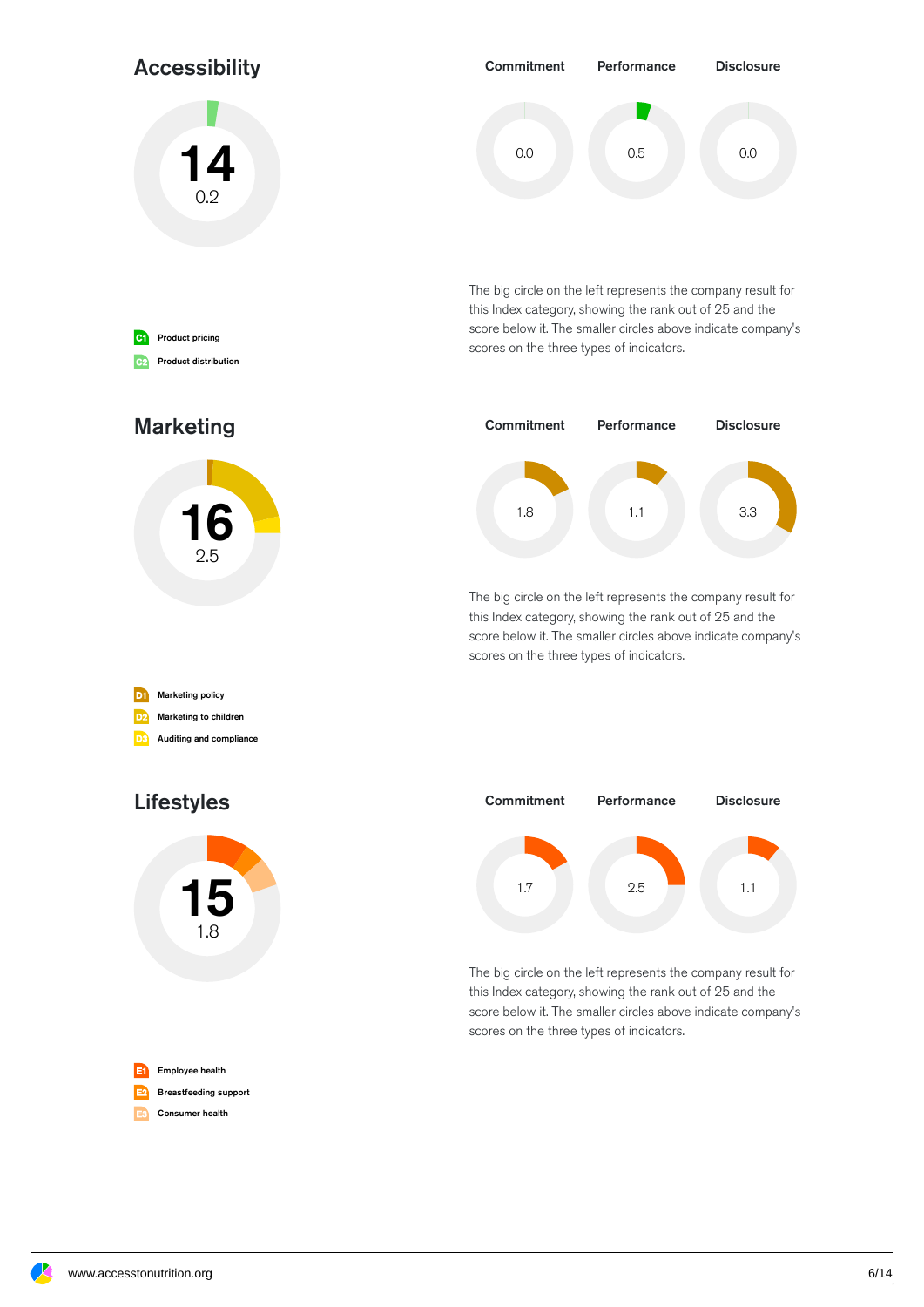#### Labeling





**F1** Product labeling F2 Claims

The big circle on the left represents the company result for this Index category, showing the rank out of 25 and the score below it. The smaller circles above indicate company's scores on the three types of indicators.



The big circle on the left represents the company result for this Index category, showing the rank out of 25 and the score below it. The smaller circles above indicate company's scores on the three types of indicators.

#### Engagement



G1 Influencing policymakers

G2 Stakeholder engagement

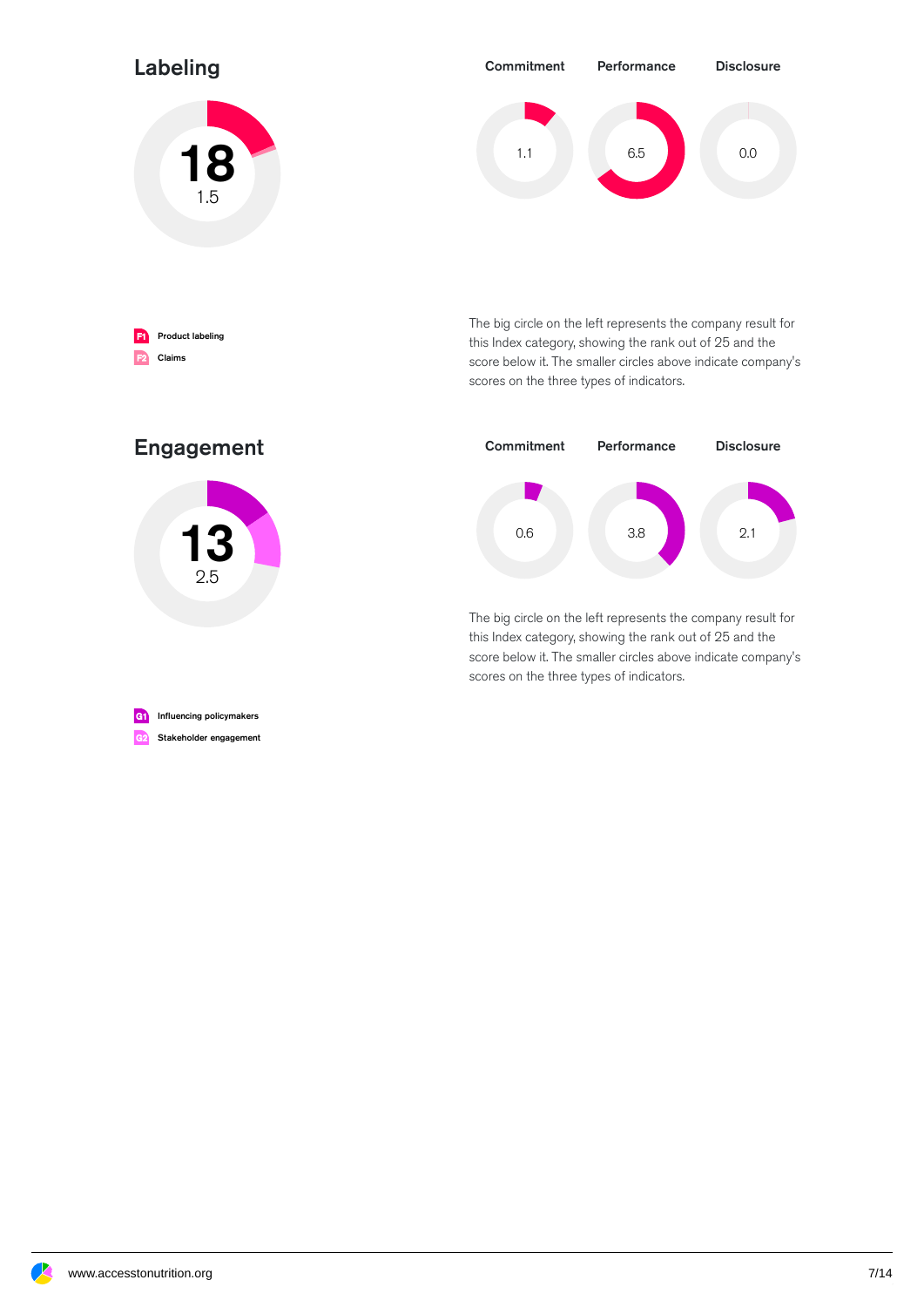# Detailed Product Profile Results<sup>®</sup>



The Product Profile is an independent assessment of the nutritional quality of companies' product portfolios. For this purpose, ATNI uses the Health Star Rating (HSR) model, which rates foods from 0.5 to 5.0 based on their nutritional quality. ATNI uses the threshold of 3.5 stars or more to classify products as generally healthy. This assessment is undertaken in partnership with The George Institute for Global Health (TGI), with additional data input from Innova Market Insights.

The methodology for the Global Index 2021 Product Profile has been revised and now includes three scored elements. The overall Product Profile score reflects: B1.1, the mean healthiness of a company's product portfolio; B1.2, the relative healthiness within product categories compared to peers, and; B1.3, changes in the nutritional quality of product portfolios compared to the Global Index 2018 Product Profile. The steps taken to calculate the final Product Profile scores are visualized in Box 1. The next section further explains each of these three elements.



""<br>hy to companies previously assessed in the Global Index 2018 Products Profile and only includes countries which were common to b<br>in 2018 and 2021. Companies are also excluded from this scored element if overlapping coun

Kraft Heinz has been assessed for the second time in the Product Profile. In the previous assessment, nine of the company's markets were selected, and a total of 2,177 products analyzed – accounting for approximately 65-70% global retail sales in 2017, excluding baby foods and plain coffee. In this Index, a total of 3,820 products have been analyzed across 9 of the company's major markets. Products from the top five best-selling categories within each market are included. In 2019, these products accounted for 70-75% of the company's global retail sales, excluding baby foods, plain tea and coffee.

Canada is a new country included in this iteration. South Africa was included in the 2018 but has been omitted this time. In 2018, a total of 10 product categories were covered by the assessment, compared to 11 categories in 2021. 'Concentrates' is a new category assessed in 2021 for Kraft Heinz. Instead of the 'Spreads' category in 2018, the 'Sweet Spreads' category has been assessed in 2021.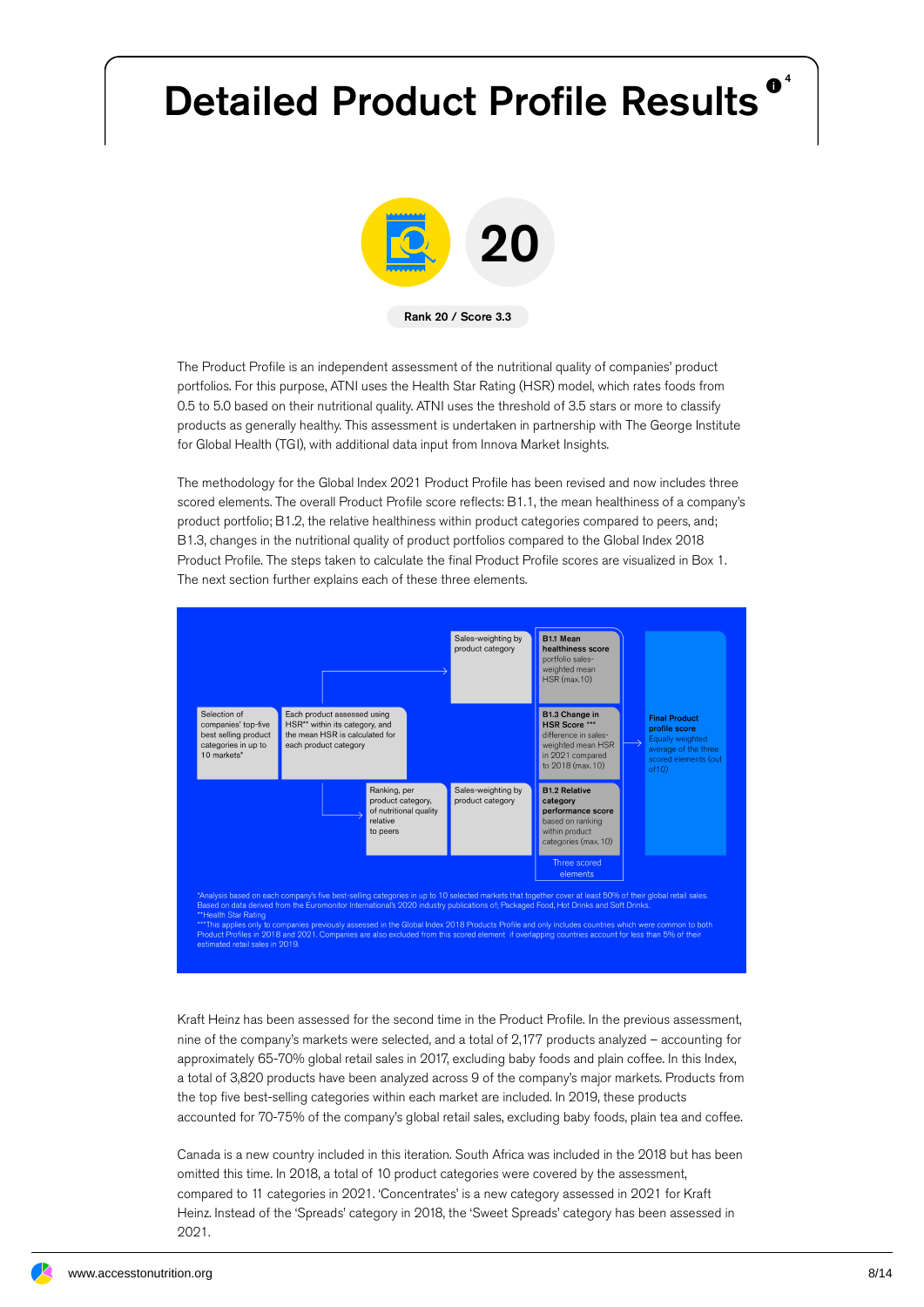In this Product Profile assessment, Kraft Heinz scores 5.4 out of 10 (B1.1) in the mean healthiness element, 4.6 out of 10 (B1.2) for the relative healthiness of its products within categories compared to peers, and 0 out of 10 (B1.3) for changes in nutritional quality (mean HSR) over time. This results in Kraft Heinz obtaining an overall score of 3.3 out of 10, ranking 20 out of 25 in the Product Profile.

| Average<br><b>HSR</b> (out<br>of 5<br>stars)<br>(sales-<br>weighted) | $\mathbf{Q}$<br><b>Countries</b><br>included                                                               | <b>Range of</b><br>global<br>sales<br><i>included</i><br>O | <b>Healthy products</b><br>(HSR) |                                                          |                                                                                                              |                                                                                                        | <b>Products suitable to market</b><br>to children (WHO regional<br>models) - UNSCORED |                                       |                             |  |
|----------------------------------------------------------------------|------------------------------------------------------------------------------------------------------------|------------------------------------------------------------|----------------------------------|----------------------------------------------------------|--------------------------------------------------------------------------------------------------------------|--------------------------------------------------------------------------------------------------------|---------------------------------------------------------------------------------------|---------------------------------------|-----------------------------|--|
| 2.7                                                                  | Australia,<br>Canada,<br>China,<br>Hong<br>Kong,<br>India,<br>Mexico,<br><b>New</b><br>Zealand,<br>UK, USA | $70-$<br>75%                                               | No.<br>products<br>assessed      | $\frac{0}{0}$<br>products<br>healthy<br>(≥3.5)<br>stars) | $\frac{0}{0}$<br>retail<br>sales<br>healthy<br>2019<br>(≥3.5)<br>$star$ ) –<br>assessed<br>countries<br>only | $\frac{0}{0}$<br>estimated<br>global<br>retail<br>sales<br>healthy<br>2019<br>(≥3.5<br>stars) $6$<br>O | No.<br>products<br>assessed                                                           | $\frac{0}{0}$<br>products<br>suitable | % sales<br>from<br>suitable |  |
|                                                                      |                                                                                                            |                                                            | 3820                             | 41%                                                      | 36%                                                                                                          | 39%                                                                                                    | 3897                                                                                  | 11%                                   | 3%                          |  |

### B1.1 Portfolio-level Results

• A total of 3,820 products manufactured by Nestlé, sold in nine countries, covering 11 product categories, were included in this Product Profile (baby foods, plain tea and coffee were not assessed). The company's sales-weighted mean HSR is 2.7 out of 5. ATNI turns this value into a score between 0 and 10, resulting in a mean healthiness score of 5.4 out of 10 for Kraft Heinz. The company ranks 11 out of 25 companies in this first scored element (B1.1).

• Overall, 41% of distinct products assessed were found to meet the HSR healthy threshold (HSR >=3.5). Together, these products accounted for an estimated 36% of Kraft Heinz retail sales of packaged food and beverages 2019 in the selected markets (excluding baby food and plain coffee). Assuming the products and markets included in the assessment are representative of the company's overall global sales, ATNI estimates the company derived approximately 39 % of its global retail sales from healthy products in 2019.

WHO nutrient profiling models (unscored): Only 11% of products assessed were found to be of sufficient nutritional quality to market to children, according to the World Health Organization (WHO) regional nutrient profiling models. These products were estimated to generate 3% of the company's sales in 2019. More information on this part of the assessment can be found in the Marketing section (Category D) of the Index.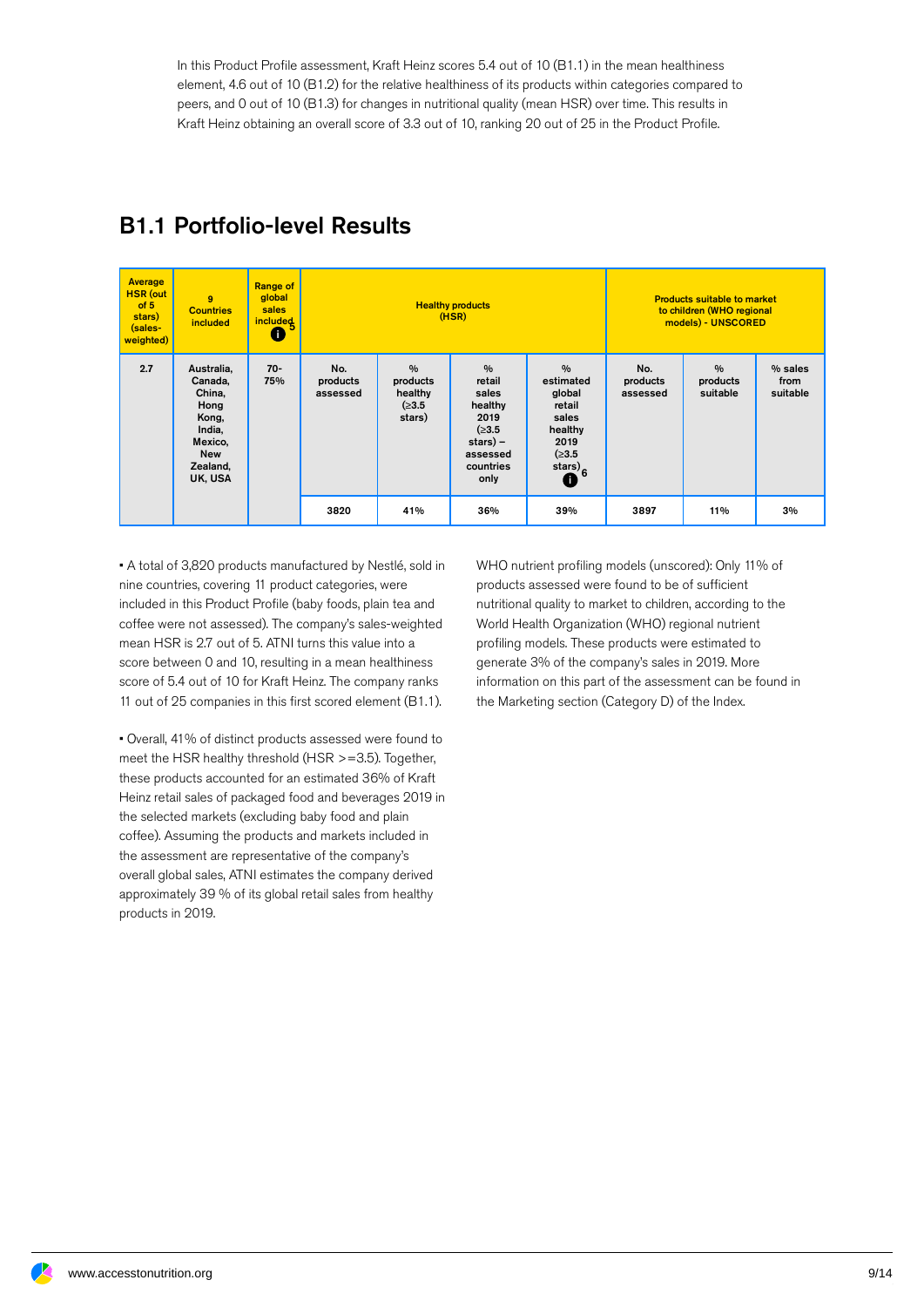#### B1.2. Product Category Results

|                                         | No.<br>products<br>analyzed | $\frac{0}{0}$<br><b>products</b><br>healthy<br>$(HSR > = 3.5)$ | Company<br>mean HSR | <b>Mean HSR for</b><br>all companies<br>selling this<br>product<br>category | <b>Company performance</b><br>(rank in mean HSR<br>compared to peers<br>selling products in<br>the same category)<br>Œ |
|-----------------------------------------|-----------------------------|----------------------------------------------------------------|---------------------|-----------------------------------------------------------------------------|------------------------------------------------------------------------------------------------------------------------|
| Concentrates                            | 60                          | 0%                                                             | 1.1                 | 1.2                                                                         | 5th out of 7                                                                                                           |
| <b>Baked Goods</b>                      | 23                          | 57%                                                            | 2.6                 | $\overline{2}$                                                              | 4th out of 9                                                                                                           |
| Dairy                                   | 621                         | 34%                                                            | 2.7                 | 2.9                                                                         | 13th out of 18                                                                                                         |
| <b>Sauces, Dressings and Condiments</b> | 1330                        | 15%                                                            | 2.2                 | 2.5                                                                         | 8th out of 11                                                                                                          |
| Juice                                   | 56                          | 66%                                                            | 3.6                 | 3.2                                                                         | 2nd out of 5                                                                                                           |
| <b>Ready Meals</b>                      | 762                         | 49%                                                            | 2.8                 | 3                                                                           | 6th out of 9                                                                                                           |
| <b>Sweet Spreads</b>                    | 54                          | 30%                                                            | 2.5                 | 2.2                                                                         | 2nd out of 5                                                                                                           |
| <b>Processed Meat and Seafood</b>       | 179                         | 46%                                                            | 2.5                 | 3.1                                                                         | 5th out of 8                                                                                                           |
| <b>Processed Fruit and Vegetables</b>   | 311                         | 99%                                                            | 4.2                 | 4.1                                                                         | 2nd out of 4                                                                                                           |
| Soup                                    | 176                         | 93%                                                            | 3.6                 | 2.5                                                                         | 1st out of 8                                                                                                           |
| <b>Savoury Snacks</b>                   | 248                         | 58%                                                            | 3.5                 | 2.2                                                                         | 1st out of 8                                                                                                           |

• For The Kraft Heinz, ''Processed Fruit and Vegetables' is the companies best performing category, receiving a score of 4.2 from a total of 311 products analyzed, according to the HSR algorithm. The next best performing categories were 'Juice' and 'Soup', whereby 56 and 176 products were analyzed, respectively. Concentrates (1.1) had the lowest mean HSR of all product categories included for Kraft Heinz.

• For 6 categories assessed, Kraft Heinz products perform better than the mean HSR of companies selling products in the same categories. The company performs best compared to peers in the 'Soup' and 'Savoury Snacks' product categories;

• Kraft Heinz scores 4.6 out of 10 in this second scored element (B1.2) and ranks 20 out of 25 companies. This is based on its ranking compared to peers within the 16 categories, using the scoring system setout in ATNI's methodology.

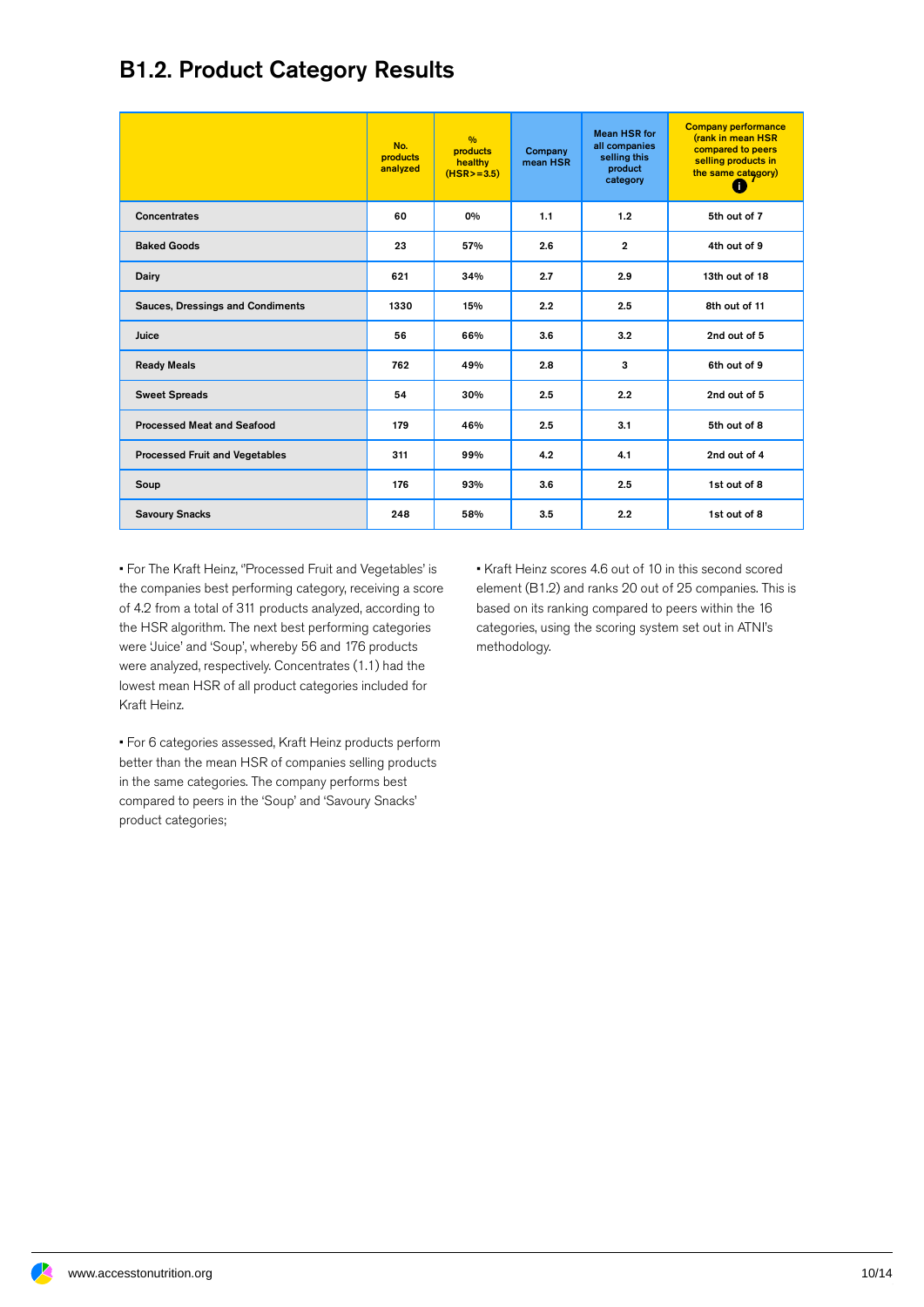#### B1.3. Change in mean HSR

|                    | No. of products<br>analyzed in 2018 | No. of products<br>analyzed in 2021 | <b>Sales weighted</b><br>mean HSR 2018 | <b>Sales weighted</b><br>mean HSR 2021 |
|--------------------|-------------------------------------|-------------------------------------|----------------------------------------|----------------------------------------|
| Australia          | 325                                 | 340                                 | 3                                      | 3.5                                    |
| China              | 18                                  | 37                                  | 1.1                                    | 1.1                                    |
| Hong Kong          | 39                                  | 77                                  | 2.1                                    | 2.4                                    |
| India              | 3                                   | 6                                   | $\overline{2}$                         | 4.2                                    |
| Mexico             | 32                                  | 122                                 | 2.3                                    | 2.3                                    |
| <b>New Zealand</b> | 709                                 | 573                                 | 3.4                                    | 3.4                                    |
| UK                 | 284                                 | 195                                 | 3.4                                    | 3.3                                    |
| <b>USA</b>         | 732                                 | 1859                                | 2.8                                    | 2.7                                    |
| <b>TOTAL</b>       | 2142                                | 3209                                | 2.8                                    | 2.7                                    |

• Among the 18 companies for which this third scored element was applicable, Kraft Heinz showed a slight decrease in mean HSR between the 2018 and 2021 Product Profiles (mean HSR=2.8 to 2.7). The change in HSR score only takes into account the eight countries included in both 2018 and 2021 assessments. The decrease observed in mean HSR between 2018 and 2021 was not driven greatly by changes in category sales, with relatively consistent proportions of category sales existing between 2018 and 2021. Decreases in the sales-weighted mean HSRs for 'Processed Meat and Seafood' and 'Ready Meals' for Kraft Heinz USA (the largest market, >60%) appear to be the main drivers of the overall change.

• For all countries combined, Kraft Heinz achieves a decrease of 0.1 (mean HSR=2.8 to 2.7.) in mean HSR between 2018 and 2021 resulting in a score of 0 out of 10 (B1.3) on this element using the scoring system set out in ATNI's methodology.

Full Product Profile report: https://newl40rlzsq.accesstonutrition.org/app/uploads/2021/06/GI\_Global-Index\_TGI-product-profile\_2021-2-1.pdf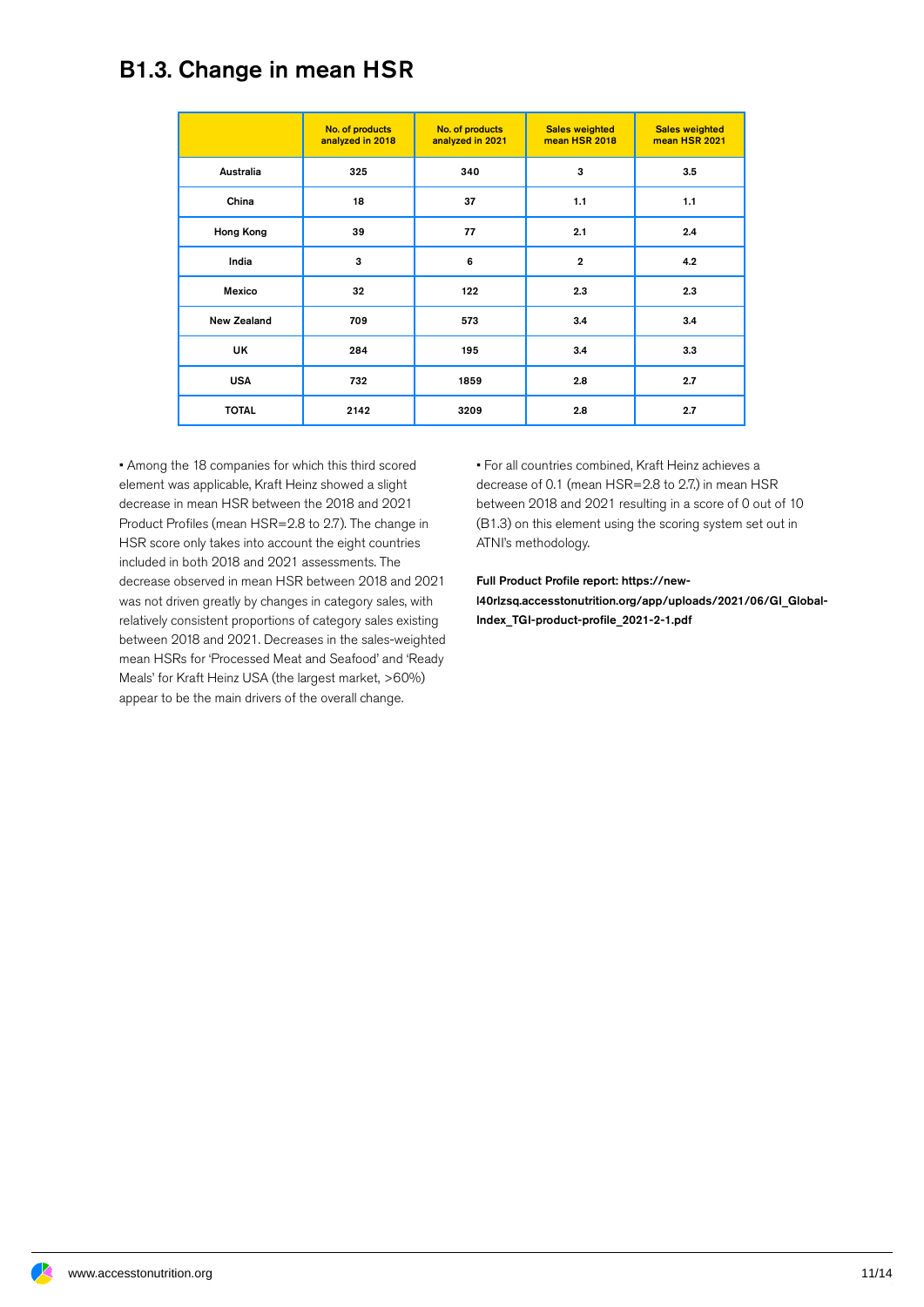## Breast-milk Substitutes / Complementary Food Marketing



Rank 3 / Score 38%

| Rank | <b>BMS</b><br><b>Marketing</b> | <b>Adjustment to</b><br><b>Global Index Score i</b><br>8 | <b>BMS1</b> | <b>BMS2</b> | Level of compliance<br>in country studies |               |
|------|--------------------------------|----------------------------------------------------------|-------------|-------------|-------------------------------------------|---------------|
|      |                                | Max. of -1.5                                             |             |             | <b>Philippines</b>                        | <b>Mexico</b> |
| 3    | 38%                            | $-0.93$                                                  | 11%         | 66%         | <b>NA</b>                                 | High (66%)    |

• KraftHeinz is one of the six Index companies included in the BMS/CF Marketing Index. Its score is based on two assessments: BMS/CF 1 which assessed the company's policy commitments, management systems and disclosure relating to the marketing of its BMS and CF 6-36 products, and BMS/CF 2 which assessed its marketing practices in Mexico during 2020. Its BMS/CF 2 score is solely based on the study in Mexico as the Philippines is not an official market for its BMS and CF products. The BMS/CF Marketing Index score is used to generate a proportionate adjustment to the final Global Index score. • KraftHeinz increased its ranking to third place in the BMS/CF Marketing Index with a level of compliance with ATNI's updated methodology (including WHA 69.9 and a CF module) of 38% from 0% in 2018.

• For the first time, KraftHeinz shared its BMS Marketing Charter with ATNI, which is welcomed, though it has substantial gaps compared to The Code and does not cover its CF 6-36 products, which make up the majority of its sales. As with policy commitments, previously KraftHeinz did not publish, or share any evidence of, management systems to implement its policy commitments. However, it provided some evidence for the 2021 assessment related to implementation and monitoring of BMS policy commitments (Article 11), but not any other article of The Code. KraftHeinz did not publish any information related to its lobbying commitments and activities for which it therefore could not be scored on. It also did not score on disclosure as it had not published its Charter by the time the research had been completed, nor any other relevant information. With regards to the CF module, KraftHeinz scores 2% as the only relevant commitment found was on formulating CF products for 6-36-month-olds according to national, regional and global dietary guidelines, partly meeting Recommendation 3 of the guidance associated with WHA Resolution 69.9. KraftHeinz applies its BMS marketing

policy to infant formulas and follow-on formulas globally. Its overall score on BMS/CF 1 is therefore 11%. • ATNI welcomes KraftHeinz's active participation during the research process for the 2021 assessment however to improve its score, the company needs to publish and disclose more information relevant to its BMS and CF marketing. KraftHeinz's BMS Marketing Charter has substantial gaps in alignment with The Code and therefore the company is encouraged to incorporate its recommendations in full. Additionally, KraftHeinz should develop commitments in relation to the marketing of its CF 6-36 products which make up the majority of the

company's baby food segment. • In the study of marketing practices in Mexico, KraftHeinz achieved a level of compliance of 66%, being rated as having a high level of compliance with The Code in Mexico, an improvement in its BMS/CF 2 score since 2018. • To bring its marketing practices into line with The Code, it is important that KraftHeinz has commitments and procedures in place relating to CF 6-36 as all five findings were attributed to non-compliant CF product labels which were missing the required messaging set out in Recommendation 4 of the guidance associated with WHA 69.9 on the importance of continued breastfeeding for up to two years or beyond. Recommendation 4 requirements need to be applied in all forms of promotion, including advertisement, online information and package labels.

BMS/CF Chapter Global Index 2021: https://newl40rlzsq.accesstonutrition.org/index/global-index- 2021/bms-chapter-global-index-2021/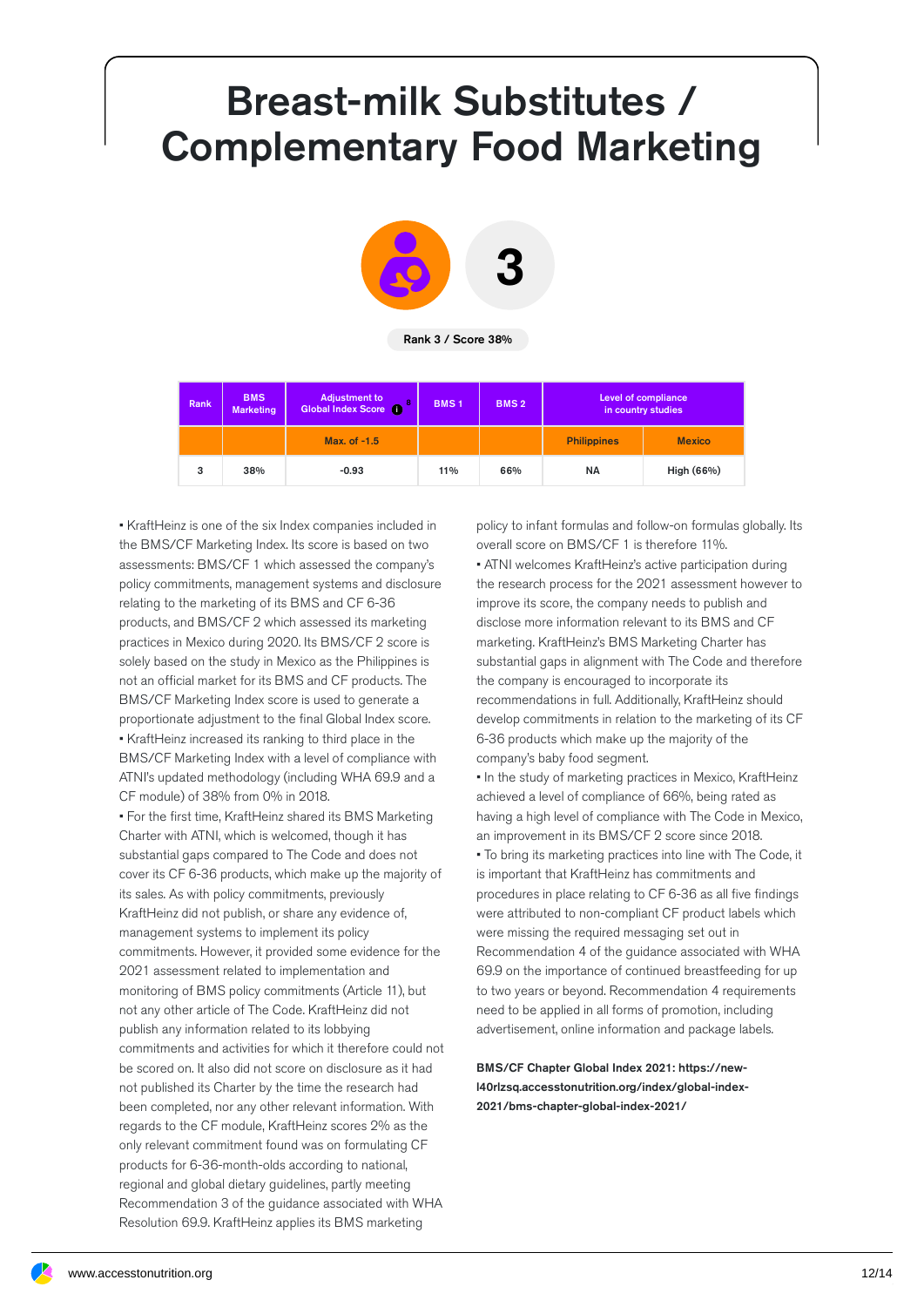## Disclaimer Global Index 2021

The user of the report and the information in it assumes the entire risk of any use it may make or permit to be made of the information. NO EXPRESS OR IMPLIED WARRANTIES OR REPRESENTATIONS ARE MADE WITH RESPECT TO THE INFORMATION (OR THE RESULTS TO BE OBTAINED BY THE USE THEREOF), AND TO THE MAXIMUM EXTENT PERMITTED BY APPLICABLE LAW, ALL IMPLIED WARRANTIES (INCLUDING, WITHOUT LIMITATION, ANY IMPLIED WARRANTIES OF ORIGINALITY, ACCURACY,TIMELINESS, NON-INFRINGEMENT, COMPLETENESS, MERCHANTABILITY AND FITNESS FOR A PARTICULAR PURPOSE) WITH RESPECT TO ANY OF THE INFORMATION ARE EXPRESSLY EXCLUDED AND DISCLAIMED.

Without limiting any of the foregoing and to the maximum extent permitted by applicable law, in no event shall Access to Nutrition Foundation, nor any of its respective affiliates, The George Institute, Euromonitor International, Innova Market Insights, or contributors to or collaborators on the Index, have any liability regarding any of the Information contained in this report for any direct, indirect, special, punitive, consequential (including lost profits) or any other damages even if notified of the possibility of such damages. The foregoing shall not exclude or limit any liability that may not by applicable law be excluded or limited.

Euromonitor International Disclaimer. While every attempt has been made to ensure accuracy and reliability, Euromonitor International cannot be held responsible for omissions or errors of historic figures or analyses and take no responsibility nor is liable for any damage caused through the use of their data and holds no accountability of how it is interpreted or used by any third party.

The George Institute Disclaimer. While the George Institute has taken reasonable precautions to verify the information contained in the report, it gives no warranties and makes no representations regarding its accuracy or completeness. The George Institute excludes, to the maximum extent permitted by law, any liability arising from the use of or reliance on the information contained in this report.